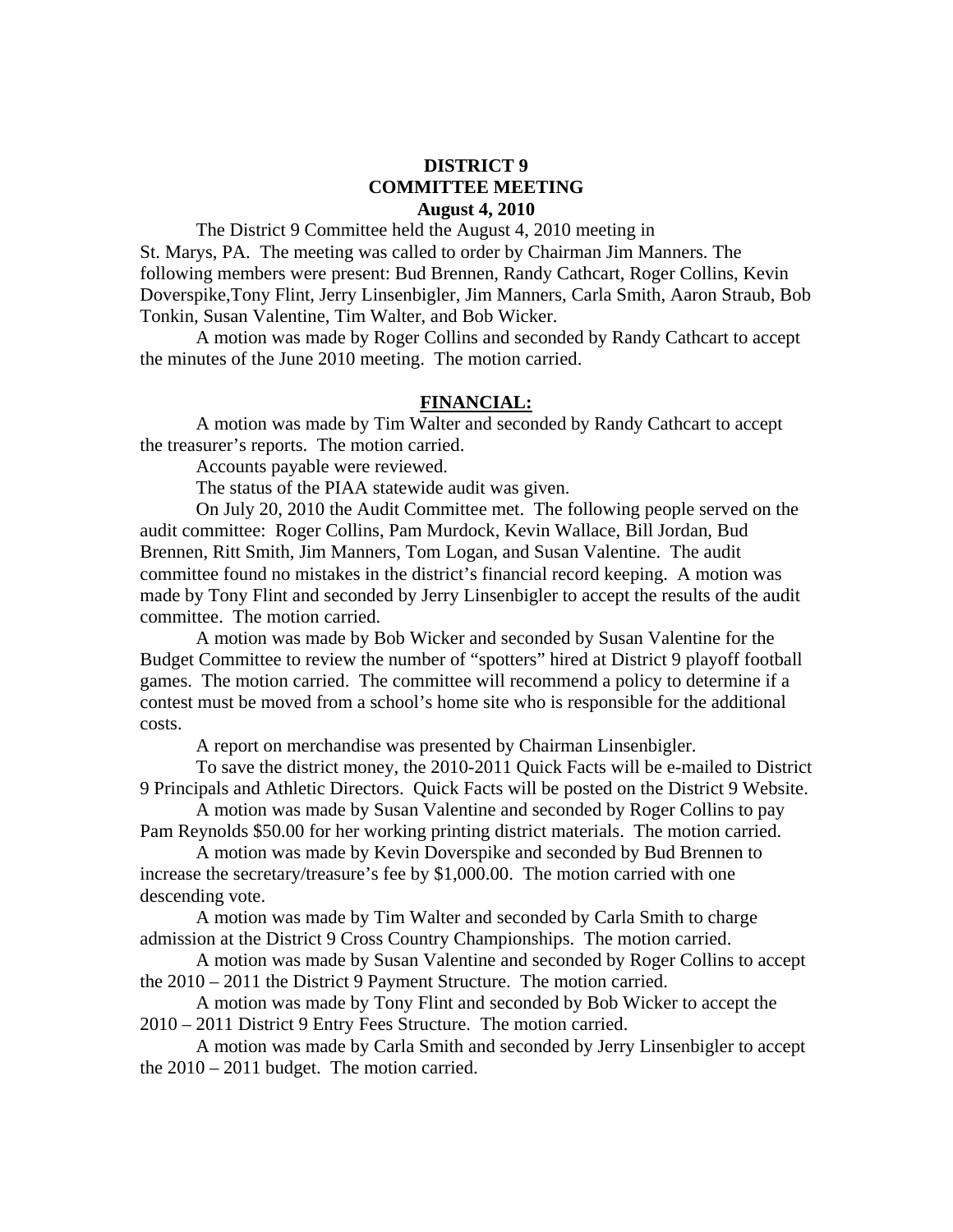# **COMMUNICATIONS:**

Senate Bill 624 was discussed.

 The status of the gender equality bill was discussed. The bill would require schools to report male and female athletic opportunities afforded their students.

# **CHAIRMAN'S UPDATE:**

 A summary of the PIAA Board of Directors has been e-mailed to member schools.

 As a result of a PIAA hearing, Chairman Manners stressed the importance of pregame meetings at district and inter-district contests. Game and site managers must follow pre and post game protocol.

 The method to determine school classifications was referred to the PIAA Strategic Planning Committee.

## **ADMINISTRATIVE:**

 A motion was made by Randy Cathcart and seconded by Tim Walter to approve the co-operative sports agreement between Sheffield Area High School and Abraxas High school in wrestling and track and field. The motion carried with one negative vote.

# **ADMINISTRATIVE COMMITTEES:**

### **AWARDS:**

 The number of awards presented at championship events was reviewed. **SUMMER WORKSHOPS**:

 Summaries of the various summer steering committee workshops were presented. **SPORTSMANSHIP:** 

 The 2009 -2010 District 9 Sportsmanship Award winner will be selected at the September meeting.

## **OFFICIALS:**

There is a PIAA recommendation that officials attend the Officials' Convention once every five years to be eligible to officiate playoff contests.

 District 9 will attempt to use the same number of officials the PIAA uses for interdistrict competition.

## **BUDGET:**

 The budget committee will meet prior to the September meeting to discuss the costs of running events when the host school is a participant.

## **WEBSITE:**

 A motion was made by Roger Collins and seconded by Tony Flint to maintain Tom Elling and Barry Kline to host the District 9 Website. The motion carried.

# **SPORTS SPECIFIC COMMITTEES:**

## **GOLF:**

The golf steering committee met and discussed a number of concerns brought to the committee by representatives of the Keystone Athletic Shortway Conference.

A motion was made by Tony Flint and seconded by Aaron Straub to maintain the same basic format as used in the 2009 – 2010 golf tournaments. The motion carried.